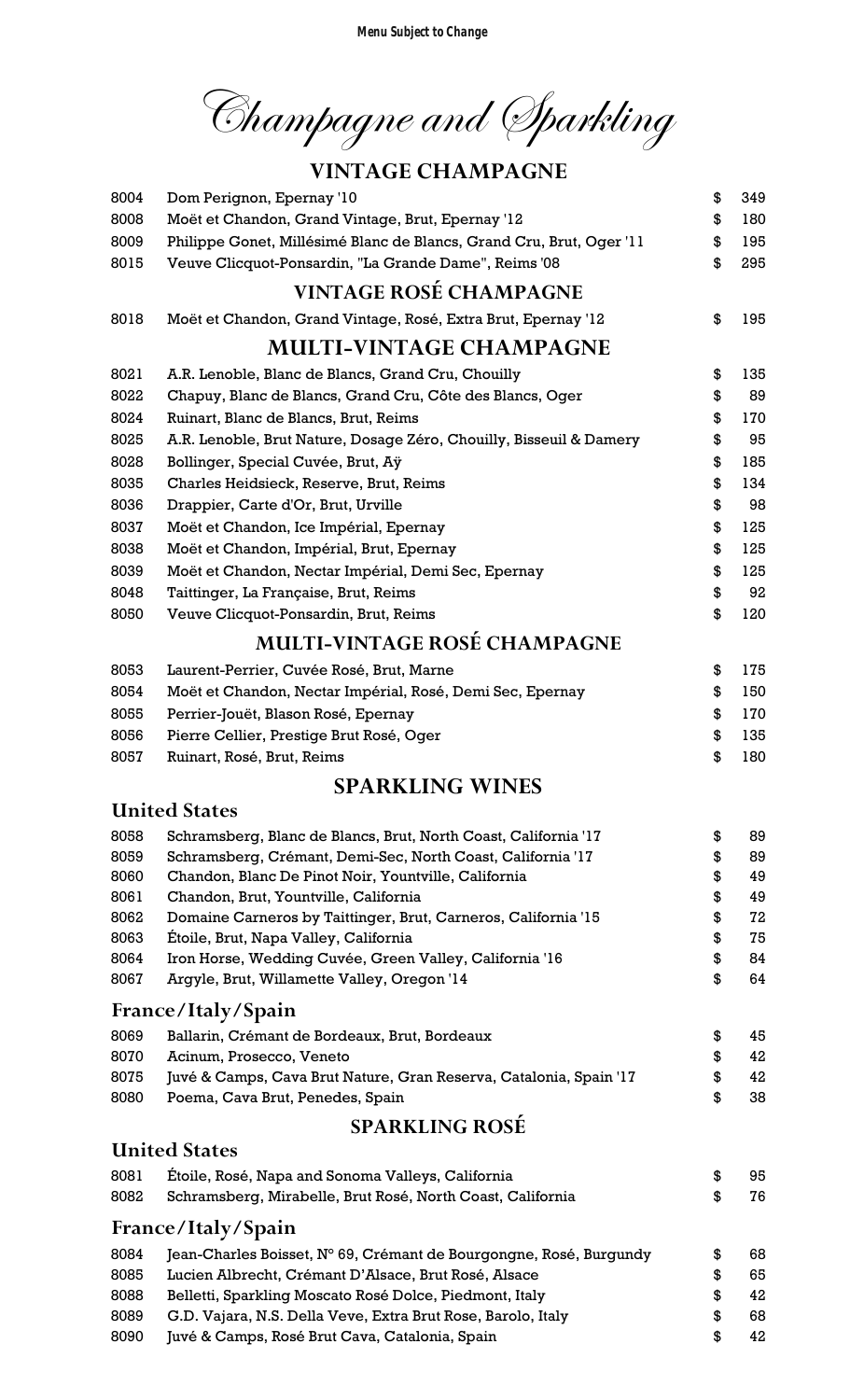White Wine

## **CHARDONNAY**

#### United States

#### North Coast California

## Napa

| 5002          | Cakebread, Napa Valley '19                             | \$<br>95  |
|---------------|--------------------------------------------------------|-----------|
| 5003          | Chateau Montelena, Napa Valley '18                     | \$<br>125 |
| 5005          | Clos Pegase, Hommage Mitsuko's Vineyard, Carneros '17  | \$<br>55  |
| 5007          | Far Niente, Napa Valley '18                            | \$<br>120 |
| 5008          | Freemark Abbey, Napa Valley '18                        | \$<br>85  |
| 5012          | Newton Unfiltered, Napa Valley '17                     | \$<br>98  |
| 5013          | PlumpJack, Reserve, Napa Valley '19                    | \$<br>100 |
| 5015          | Rafael et Fils, "Pour Rosie", Oak Knoll District '18   | \$<br>84  |
| 5016          | Robert Foley Vineyards '19                             | \$<br>86  |
| 5017          | Rombauer Vineyards, Carneros '20                       | \$<br>88  |
| 5018          | Stag's Leap Wine Cellars, "Karia", Napa Valley '19     | \$<br>65  |
|               | Sonoma                                                 |           |
| 5040          | Flowers, Sonoma Coast '18                              | \$<br>87  |
| 5042          | Jordan, Russian River Valley '18                       | \$<br>85  |
| 5044          | Laguna, Russian River Valley '17                       | \$<br>48  |
| 5048          | Matthiasson, "Michael Mara Vineyard," Sonoma Coast '14 | \$<br>94  |
| <b>Oregon</b> |                                                        |           |
| 5055          | Elouan, '18                                            | \$<br>45  |
| 5057          | Lingua Franca, "Avni", Eola-Amity Hills '19            | \$<br>75  |
|               |                                                        |           |
|               |                                                        |           |
| <b>France</b> |                                                        |           |
|               | Chablis                                                |           |

| 5062 | Chanson, "Les Preuses", Grand Cru, Chablis '19        | æ.            | 195 |
|------|-------------------------------------------------------|---------------|-----|
|      | 5064 Domaine Gilbert Picq et Fils, Chablis '19        | $\mathcal{F}$ | 75  |
| 5067 | Louis Michel & Fils, "Butteaux", 1er Cru, Chablis '19 | SS.           | 125 |
| 5068 | Francine & Oliver, "Savary", Chablis '18              | -SG           | -68 |

#### Côte de Beaune

| 5071 | Joseph Drouhin, Mersault '18                                        | 169 |
|------|---------------------------------------------------------------------|-----|
| 5072 | Dom. Chanson, "Savigny-Les-Beaune", 1er Cru, Hauts Marconnets '18   | 125 |
| 5074 | Dom. Alain Chavy, "Les Folatières", 1er Cru, Puligny-Montrachet '18 | 225 |
| 5075 | Dom. Chanson, "Les Chenevottes", 1er Cru, Chassagne-Montrachet '17  | 225 |
| 5078 | Joseph Drouhin, Côte de Beaune '18                                  | 145 |

## Côte Chalonnaise

| 5080       Domaine Laurent Cognard, "Les Bassets", 1er Cru, Montagny '16 | \$86 |  |
|--------------------------------------------------------------------------|------|--|
|                                                                          |      |  |

#### Mâconnais

| 5082 Chateau Vitallis, Les Vignes du Chateau, Pouilly-Fuisse '18 | \$ 82 |  |
|------------------------------------------------------------------|-------|--|
| 5085 Joseph Burrier, "Chateau de Beauregard", Saint-Véran '16    | \$60  |  |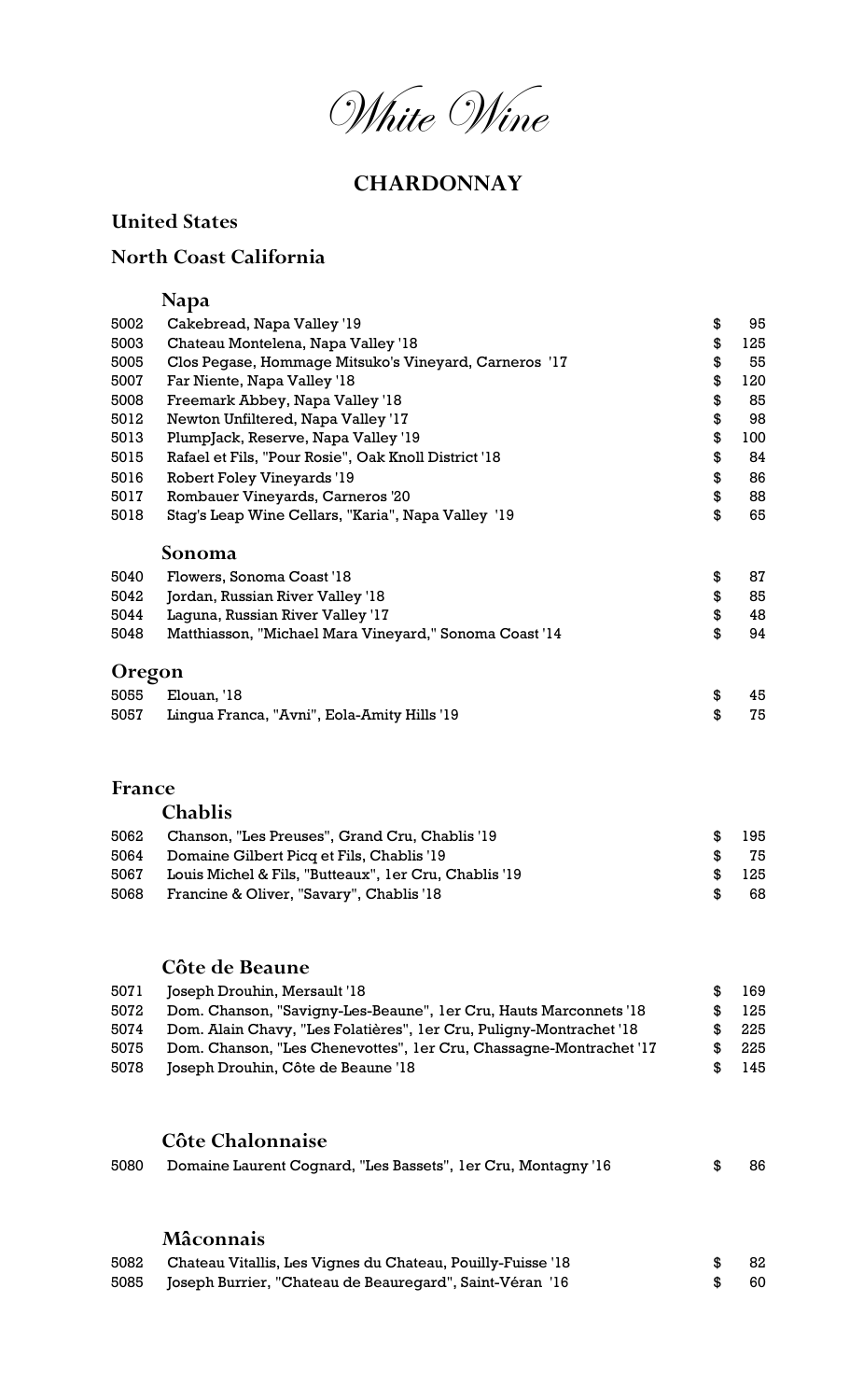

#### SAUVIGNON BLANC

## United States 5111 Cakebread, Napa Valley '20 \$ 68 5112 Chalk Hill, Sonoma County '17 \$ 55 5120 Merry Edwards, Russian River Valley '19 **\$** 89 France 5129 Chateau Promis, Sauv Blanc & Sémillon, Entre-Deux-Mers, Bordeaux '19 \$44 5131 Fournier, Les Belles Vignes, Sancerre '20 \$ 65 5132 Hubert Brochard, "Tradition", Sancerre '20 \$ 72 5134 Lucien Crochet, Sancerre '19 \$ 75 New Zealand 5140 Cloudy Bay, Marlborough '20 **5140** S 54 5151 URLAR, Sauvignon Blanc, Wairarapa '19 **\$48** 48

#### PINOT VARIETALS

#### New World Pinot Blanc, Pinot Gris & Pinot Noir

#### United States

France

| 5150 | Adelsheim, "Bryan Creek", Pinot Blanc, Willamette Valley '19 |     | 48. |
|------|--------------------------------------------------------------|-----|-----|
| 5152 | Ken Wright, Pinot Blanc, Willamette Valley '16               | -96 | -54 |
| 5154 | Elk Cove, Pinot Gris, Willamette Valley '20                  | -96 | 45. |
| 5155 | Left Coast Estate, White Pinot Noir, Willamette Valley '19   |     | 48. |

#### Old World Pinot Blanc & Pinot Grigio

| 11 an C      |                                               |     |    |
|--------------|-----------------------------------------------|-----|----|
| 5156         | Willm, Pinot Blanc Reserve, Alsace '19        | \$. | 48 |
| <b>Italy</b> |                                               |     |    |
| 5158         | Bottega Vinaia, Pinot Grigio, Trentino '19    | \$. | 40 |
| 5160         | Carletto, Pinot Grigio, Veneto '19            | \$. | 40 |
| 5164         | Santa Margherita, Pinot Grigio, Valdadige '20 | \$. | 56 |

#### RIESLING

#### United States

| 5170 | Chateau Montelena, Potter Valley, CA '17          | -60 |
|------|---------------------------------------------------|-----|
| 5172 | Empire Estate, Dry Riesling, Finger Lakes, NY '17 | 48  |
| 5176 | Fess Parker, Santa Barbara, CA '19                | 42  |

#### France

| 5180 | Trimbach, Alsace '16 | -54 |
|------|----------------------|-----|
|      |                      |     |

#### Germany

| 5190 Carl Ehrhard, Feinherb, Kabinett '18                     | - 52 |
|---------------------------------------------------------------|------|
| 5194 Dr. Loosen, "Graacher Himmerlreich", Spätlese, Mosel '19 | - 68 |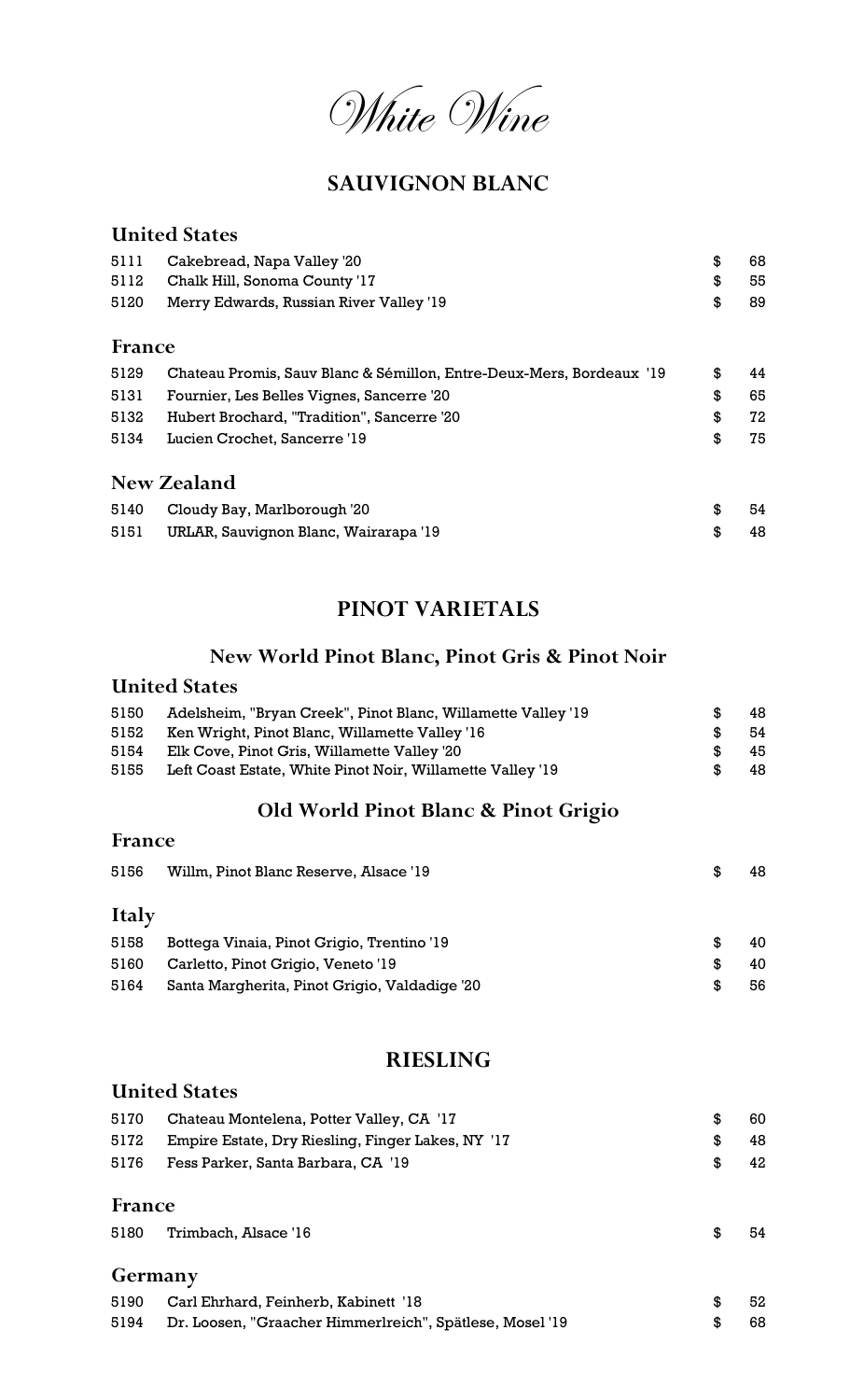White Wine

### GEWURZTRAMINER

|              | <b>United States</b>                                                                                          |                      |          |          |
|--------------|---------------------------------------------------------------------------------------------------------------|----------------------|----------|----------|
| 5210         | Gundlach Bundschu, Sonoma Valley '18                                                                          |                      | \$       | 57       |
| France       |                                                                                                               |                      |          |          |
| 5215         | Trimbach, Alsace '17                                                                                          |                      | \$       | 65       |
| Germany      |                                                                                                               |                      |          |          |
| 5220         | Fitz-Ritter, Spätlese, Pfalz '18                                                                              |                      | \$       | 55       |
|              | <b>ESOTERIC WHITES</b>                                                                                        |                      |          |          |
|              | <b>United States</b>                                                                                          |                      |          |          |
| 5248         | Ryme Wine Cellars, "Las Brisas Vineyard", Vermentino, Carneros '16                                            |                      | \$       | 49       |
| Argentina    |                                                                                                               |                      |          |          |
| 5252         | Bodega Colomé, Torrontes, Valle Calchagui, Salta '17                                                          |                      | \$       | 38       |
| Austria      |                                                                                                               |                      |          |          |
| 5254         | Gobelsburg, Grüner Veltliner, Kamptal, Austria '20                                                            |                      | \$       | 48       |
| 5255         | Pannonica, Grüner Veltliner, Chardonnay & Pinot Blanc, Burgenland '16                                         |                      | \$       | 45       |
| Croatia      |                                                                                                               |                      |          |          |
| 5256         | Zlatan Otok, Cuvée (Bogdanusa, Marstina, Prc, Posip), Hvar '18                                                |                      | \$       | 45       |
| France       |                                                                                                               |                      |          |          |
| 5257         | Camino, Domitia Vineyard, <i>Picpoul De Pinet</i> , Languedoc '19                                             |                      | \$       | 42       |
| 5258<br>5259 | Marcel Dubois, Vouvray '19<br>Justin Monmousseau, Vouvray '18                                                 |                      | \$<br>\$ | 44<br>42 |
| 5260         | Chateau de Trignon, Viognier, Côtes du Rhône '19                                                              |                      | \$       | 48       |
| 5261         | Saint Cosme, Viognier, Condrieu '19                                                                           |                      | \$       | 185      |
| 5263         | E. Guigal, Cotes du Rhone, Blanc '17                                                                          |                      | \$       | 45       |
| <b>Italy</b> |                                                                                                               |                      |          |          |
| 5265         | Aslan, Vermentino, Maremma Toscana '18                                                                        |                      | \$       | 48       |
| 5266         | Cascina La Doria, Gavi, San Cristoforo '19                                                                    |                      | \$       | 42       |
| 5267         | Poderi Foglia, <i>Fallanghina</i> , Campania '17                                                              |                      | \$       | 45       |
| Spain        |                                                                                                               |                      |          |          |
| 5270         | Fillaboa, <i>Albariño</i> , Rias Baixas '18                                                                   |                      | \$       | 44       |
|              | <b>ROSE</b>                                                                                                   |                      |          |          |
|              | <b>United States</b>                                                                                          |                      |          |          |
| 5285         | Schug, Rosé of Pinot Noir, Sonoma Coast '19                                                                   |                      | \$       | 48       |
| France       |                                                                                                               |                      |          |          |
| 5290         | Aime Roquesante, Cotes de Provence '20                                                                        |                      | \$       | 48       |
| 5291         | Domaine de Fontsainte, "Corbières", Gri de Gris Rosé, Languedoc '20                                           |                      | \$       | 45       |
| 5292         | Domaines OTT, BY.OTT, Cotes de Provence '20                                                                   |                      | \$       | 48       |
|              | <b>SOMETHING A LITTLE SWEETER</b>                                                                             |                      |          |          |
| 8059         | Schramsberg, Crémant, Demi-Sec, North Coast, California '17                                                   | Gls \$14             | \$       | 89       |
| 8088         | Belletti, Sparkling Moscato Rosé Dolce, Piedmont, Italy                                                       | Gls \$10             | \$       | 42       |
| 7002         | Michele Chiarlo, Moscato di Asti '18                                                                          | Gls \$10             | \$       | 45       |
| 7004         | Chateau La Tour Blanches, Sauternes, '18 375mL                                                                | Gls \$15             | \$       | 58       |
| 7005         | Chateau d'Yquem, Sauternes '14 375mL                                                                          |                      | \$       | 575      |
| 7012<br>7018 | Far Niente, "Dolce", Napa Valley '13 375 mL                                                                   | Gls \$20             | \$       | 125      |
| 7023         | Inniskillin, "Vidal" Icewine, Niagara Peninsula '17 375mL<br>Quady, "Essencia", Orange Muscat, California '16 | Gls \$18<br>Gls \$10 | \$<br>\$ | 95<br>48 |
|              |                                                                                                               |                      |          |          |

7025 Royal Tokaji, Late Harvest, Hungary '17 500mL Gls \$10 \$ 58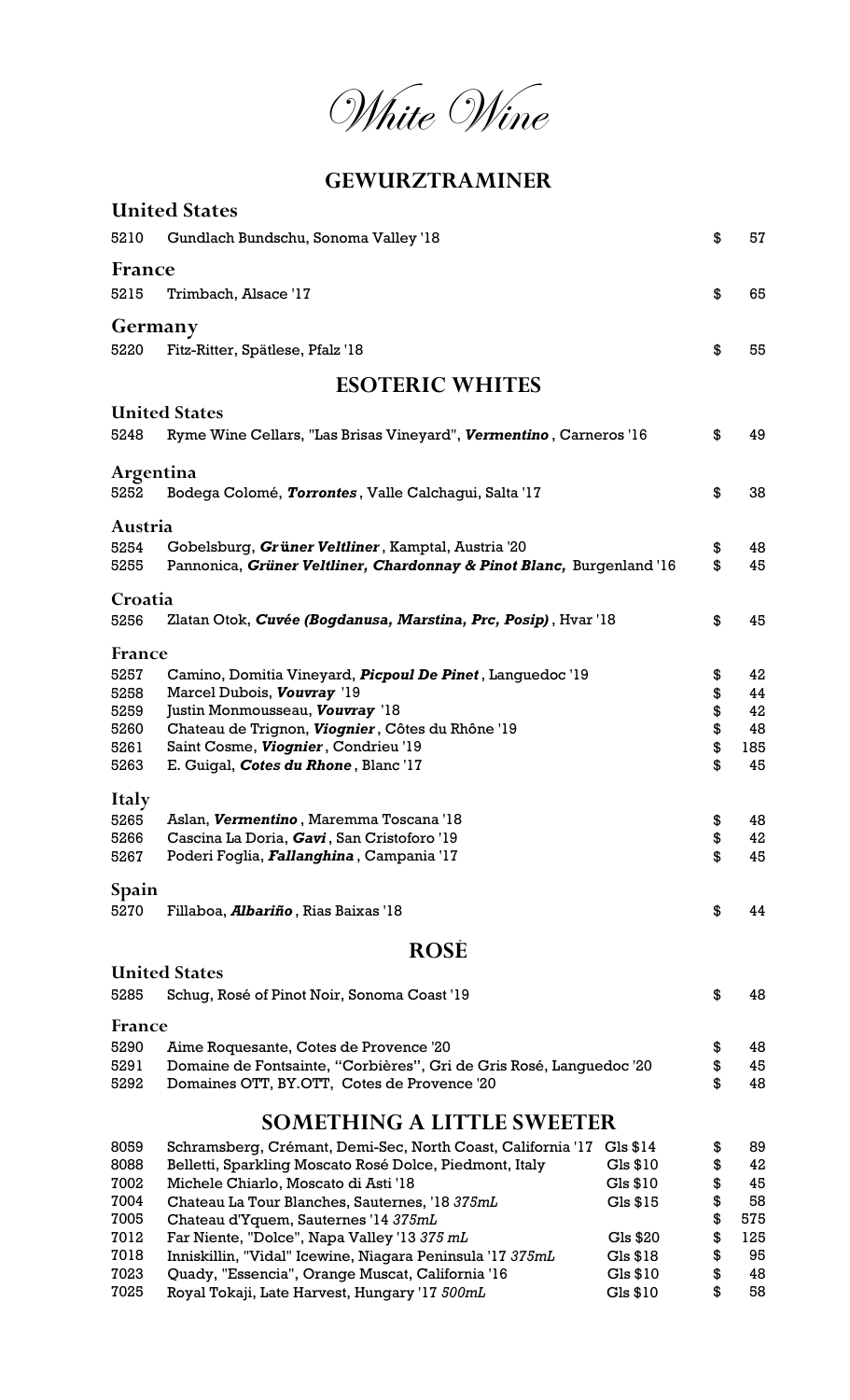Red Wine

## PINOT NOIR

## United States

## California

| 6007          | Belle Glos, "Clark & Telephone", Santa Maria Valley '20              | \$<br>78  |
|---------------|----------------------------------------------------------------------|-----------|
| 6008          | Brewer-Clifton, Santa Rita Hills '18                                 | \$<br>84  |
| 6012          | Davies, "Ferrington Vineyards", Anderson Valley '19                  | \$<br>149 |
| 6013          | Goldeneye, Anderson Valley '18                                       | \$<br>120 |
| 6014          | Hook & Ladder, Estate Bottled, Russian River Valley '18              | \$<br>65  |
| 6015          | Rochioli, Estate Grown, Russian River Valley '19                     | \$<br>165 |
| 6017          | Luli, "Monte Linda Vineyard", Santa Lucia Highlands '19              | \$<br>85  |
| 6023          | Hirsch Vineyards, "San Andreas Fault", Sonoma Coast '18              | \$<br>145 |
| 6025          | Pahlmeyer, "Jayson", Sonoma Coast '18                                | \$<br>98  |
| 6027          | Robert Sinskey Vineyards, Los Carneros '16                           | \$<br>95  |
| 6029          | Adelaida, Adelaida District, Paso Robles '18                         | \$<br>75  |
|               | <b>Oregon</b>                                                        |           |
| 6032          | Adelsheim, "Breaking Ground", Chehalem Mountains '18                 | \$<br>78  |
| 6034          | Argyle, "Grower Series", Willamette Valley '19                       | \$<br>72  |
| 6035          | Domaine Drouhin, Dundee Hills '18                                    | \$<br>95  |
| 6041          | Ken Wright, "Shea Vineyard", Yamhill-Carlton '18                     | \$<br>135 |
| 6049          | Penner-Ash, Willamette Valley '19                                    | \$<br>89  |
| 6050          | Torii Mor, Willamette Valley '17                                     | \$<br>72  |
| 6052          | Van Duzer, Willamette Valley '18                                     | \$<br>78  |
|               |                                                                      |           |
| <b>Chile</b>  |                                                                      |           |
| 6056          | Errazuriz, MAX Reserva, Aconcagua Valley '19                         | \$<br>48  |
| <b>France</b> |                                                                      |           |
|               | Côtes de Nuits                                                       |           |
| 6060          | Chanson, Marsannay '17                                               | \$<br>90  |
| 6062          | Domaine Jean Grivot, Vosne-Romanée '18                               | 195       |
| 6065          | Joseph Drouhin, Gevry-Chambertin '19                                 | \$<br>159 |
| 6066          | Chanson, "La Perrière", Gevry-Chambertin 1er Cru '19                 | \$<br>295 |
| 6067          | Louis Latour, Nuits-Saint-Georges '15                                | \$<br>149 |
|               | <b>Côtes de Beaune</b>                                               |           |
| 6069          | Domaine Chanson, "Clos Des Fèves", Monopole, 1er Cru '19             | \$<br>275 |
| 6070          | Domaine Chanson, "Clos Du Roi", 1er Cru '16                          | \$<br>145 |
| 6073          | Joseph Drouhin, Cote du Beaune '18                                   | \$<br>125 |
| 6074          | Domaine Chanson, "Pernand-Vergelesses", Les Vergelesses, 1er Cru '15 | \$<br>149 |
|               | Côte Chalonnaise                                                     |           |
| 6075          | Maison Chanzy, "Les Bussières", Mercurey '18                         | \$<br>79  |
|               |                                                                      |           |
|               | <b>Alsace</b>                                                        |           |
| 6078          | Trimbach, "Réserve Personnelle" '15                                  | \$<br>85  |
|               | <b>New Zealand</b>                                                   |           |
| 6080          | Cloudy Bay, Marlborough '16                                          | \$<br>65  |
|               |                                                                      |           |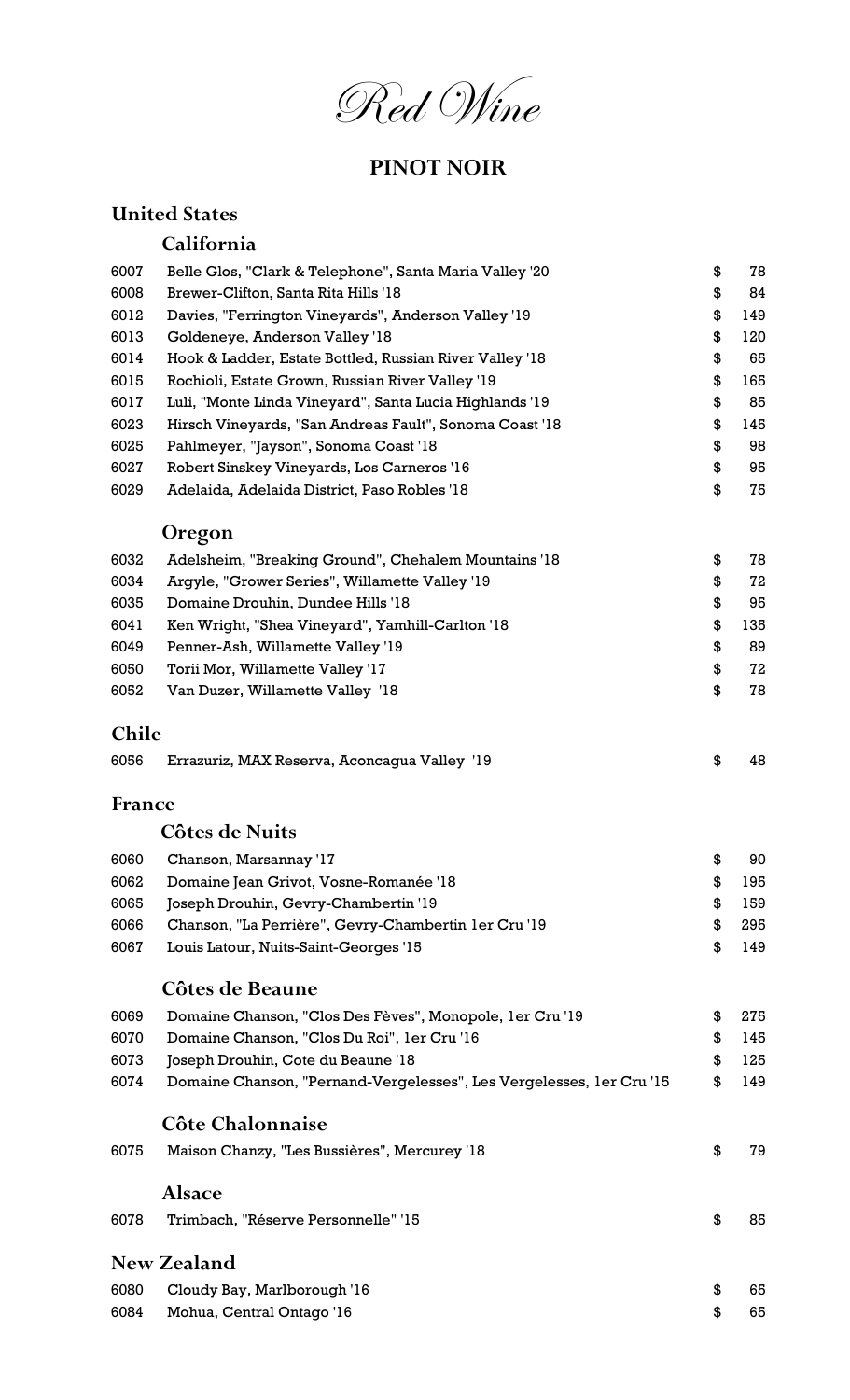

## CABERNET SAUVIGNON

|              | <b>United States</b>                                                         |          |           |
|--------------|------------------------------------------------------------------------------|----------|-----------|
|              | <b>North Coast California</b>                                                |          |           |
|              | <b>Napa</b>                                                                  |          |           |
| 6104         | Cakebread Cellars, Napa Valley '18                                           | \$       | 165       |
| 6106         | Caymus, Napa Valley '19                                                      | \$       | 195       |
| 6107         | Cardinale, Napa Valley '18                                                   | \$       | 395       |
| 6108         | Chappellet, Signature, Napa Valley '18                                       | \$       | 150       |
| 6111         | Chateau Montelena, Napa Valley '18                                           | \$       | 150       |
| 6112         | Chateau Montelena Estate, Calistoga '06                                      | \$       | 329       |
| 6114         | Chimney Rock, Stags Leap District '18                                        | \$       | 245       |
| 6119         | Ehlers, "1886" Estate, St. Helena '15                                        | \$       | 240       |
| 6120         | Faust, Napa Valley '18                                                       | \$       | 98        |
| 6121         | Frank Family Vineyards, Reserve, Rutherford '17                              | \$       | 195       |
| 6122         | Freemark Abbey, Napa Valley '17                                              | \$       | 98        |
| 6123         | Foley Johnson, Single Vineyard, Estate, Rutherford '18                       | \$       | 89        |
| 6124         | Hindsight, "Bella Vetta Vineyard", Howell Mountain '15                       | \$       | 175       |
| 6125         | Inglenook, Rutherford '15                                                    | \$       | 149       |
| 6126         | Merryvale, Napa Valley '16                                                   | \$       | 125       |
| 6130         | Mt. Brave, Mt. Veeder '18                                                    | \$       | 185       |
| 6131         | Newton Single Vineyard, Yountville '14                                       | \$       | 390       |
| 6132         | Newton Unfiltered, Napa Valley '16                                           | \$       | 130       |
| 6134         | Nickel & Nickel, "C.C. Ranch", Rutherford '18                                | \$       | 220       |
| 6135         | Orin Swift, "Palermo", Napa Valley '19                                       | \$       | 98        |
| 6137<br>6139 | Quilt, Napa Valley '18                                                       | \$<br>\$ | 95<br>195 |
| 6140         | Robert Foley Vineyards, Napa Valley '14<br>Round Pond Estate, Rutherford '17 | \$       | 129       |
| 6142         | Rudd, Oakville Estate, Oakville '16                                          | \$       | 355       |
| 6143         | Salus, Staglin Family Vineyard, Estate, Napa Valley '17                      | \$       | 249       |
| 6144         | Schrader Cellars, "Double Diamond", Oakville '18                             | \$       | 165       |
| 6145         | Shafer, "One Point Five", Stags Leap District '18                            | \$       | 225       |
| 6146         | Silver Ghost, Napa Valley '19                                                | \$       | 88        |
|              | Sonoma                                                                       |          |           |
| 6150         | Jordan, Alexander Valley '16                                                 | \$       | 145       |
| 6156         | Rodney Strong, "Alexander's Crown", Alexander Valley '15                     | \$       | 165       |
| 6158         | Roth Estate, Alexander Valley '18                                            | \$       | 68        |
| 6160         | Silver Oak, Alexander Valley '16                                             | \$       | 175       |
|              | <b>Central Coast California</b>                                              |          |           |
| 6178         | Eberle Estate Vineyard, Paso Robles '17                                      | \$       | 96        |
| 6180         | Justin, Paso Robles '18                                                      | \$       | 59        |
| 6186         | Daou Estate, "Soul of a Lion", Adelaida District, Paso Robles '18            | \$       | 295       |
| 6187         | Opolo Estate, Paso Robles '17                                                | \$       | 69        |
|              | <b>Washington State</b>                                                      |          |           |
| 6188         | Gorman Winery, "Old Scratch", Red Mountain '19                               | \$       | 75        |
| 6189         | L'Ecole N° 41, Walla Walla Valley '18                                        | \$       | 94        |
| Argentina    |                                                                              |          |           |
| 6190         | Decero, "Remolinos Vineyard", Mendoza '18                                    | \$       | 49        |
| <b>Chile</b> |                                                                              |          |           |
| 6192         | Errazuriz, Max Reserva, Aconcagua Valley '18                                 | \$       | 48        |
|              |                                                                              |          |           |
|              |                                                                              |          |           |

### MERLOT

| **********                            |                                                    |     |
|---------------------------------------|----------------------------------------------------|-----|
|                                       |                                                    |     |
| Delectus, Knight's Valley, Sonoma '10 | -SG                                                | 149 |
|                                       |                                                    | 92  |
| Swanson, Oakville '16                 | - \$                                               | 58  |
|                                       | <b>United States</b><br>St. Supéry, Rutherford '13 |     |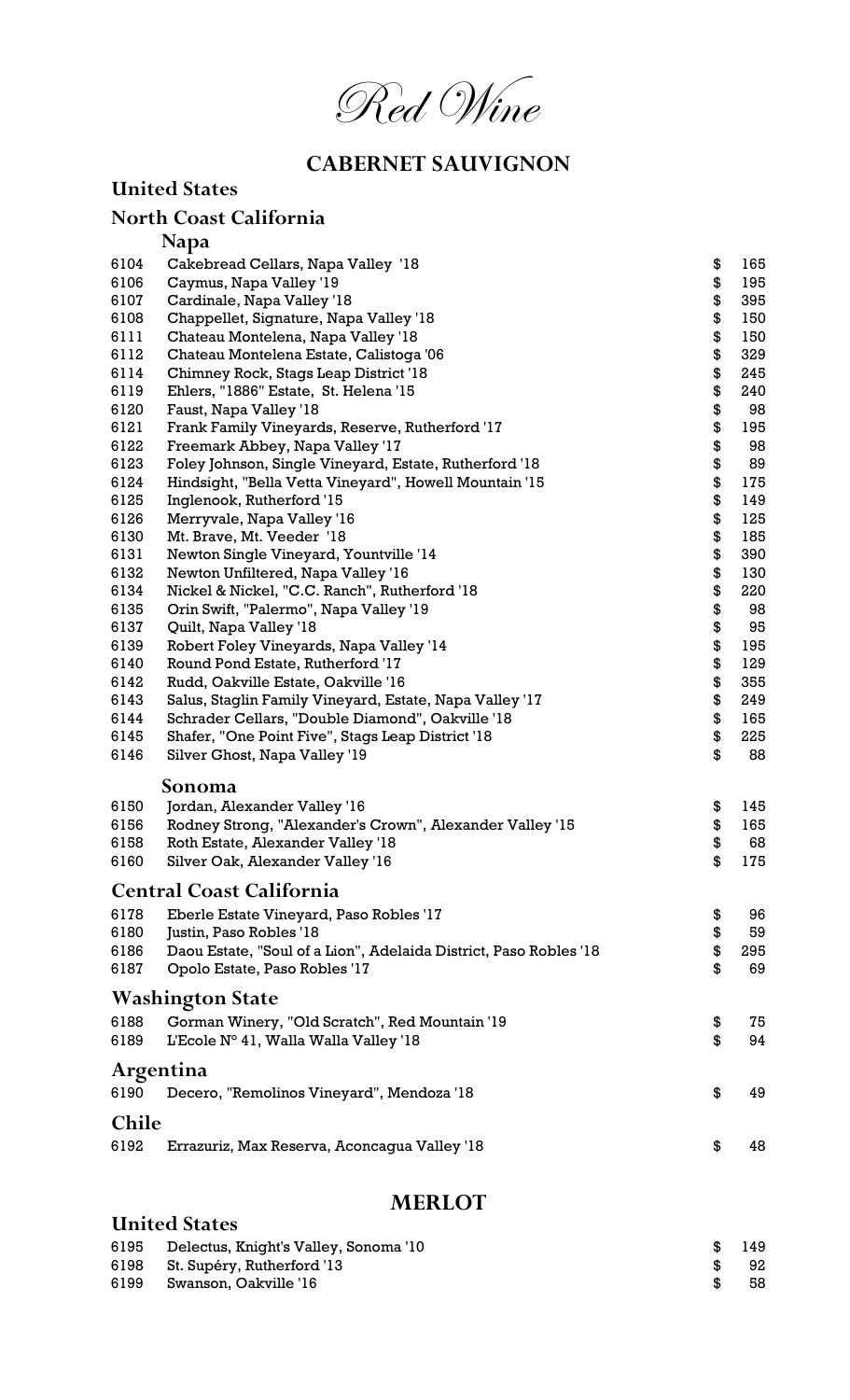Red Wine

## BORDEAUX

#### Left Bank

| 6200 | Chateau Le Crock, Saint-Estèphe '11                              | \$<br>120  |
|------|------------------------------------------------------------------|------------|
| 6201 | Chateau La Croix St Estèphe, Saint-Estèphe '18                   | \$<br>98   |
| 6202 | Chateau Montrose, 2ème Grand Cru Classé, Saint-Estèphe '06       | \$<br>349  |
| 6203 | Chateau Tour Saint-Fort, Saint-Estèphe '16                       | \$<br>95   |
| 6204 | Chateau Lafite Rothschild, 1er Grand Cru Classé A, Pauillac '16  | \$<br>1200 |
| 6205 | Chateau Batailley, 5ème Grand Cru Classé, Pauillac '14           | \$<br>195  |
| 6206 | Chateau Beychevelle, 4ème Grand Cru Classé, Saint-Julien '14     | \$<br>290  |
| 6207 | Chateau Lagrange, 3ème Grand Cru Classé, Saint-Julien '08        | \$<br>249  |
| 6208 | Chateau Léoville Barton, 2ème Grand Cru Classé, Saint-Julien '09 | \$<br>449  |
| 2609 | Chateau Moulin Riche, Saint-Julien '16                           | \$<br>135  |
| 6210 | Chateau Giscours, 3ème Grand Cru Classé, Margaux '16             | \$<br>225  |
| 6211 | Chateau Rauzan-Ségla, 2ème Grand Cru Classé, Margaux '16         | \$<br>349  |
| 6212 | Chateau Malescot St. Exupery, 3ème Grand Cru Classé, Margaux '14 | \$<br>195  |
| 6213 | Chateau Prieuré-Lichine, 4ème Grand Cru Classé, Margaux '16      | \$<br>185  |
| 6214 | Chateau Paveil de Luze, Margaux '18                              | \$<br>96   |
| 6215 | Chateau Palmer, "Alter Ego De Palmer", Margaux '14               | \$<br>285  |
| 6216 | Chateau Palmer, Historical XIXth Century Wine, Vin De France '14 | \$<br>760  |
| 6221 | Chateau Haut-Brion, 1er Grand Cru Classé A, Pessac Léognan '04   | \$<br>850  |
| 6224 | Pessac-Léognan de Haut Bailly, Pessac Léognan '17                | \$<br>90   |
|      | <b>Right Bank</b>                                                |            |
| 6228 | Chateau Tessendey, Fronsac '15                                   | \$<br>65   |
| 6231 | Chateau Fayat, Vignobles Clément Fayat, Pomerol '15              | \$<br>138  |
| 6232 | Chateau La Fleur-Pétrus, Pomerol '05                             | \$<br>835  |

- 6233 Chateau Monregard-La Croix, Pomerol '15 **\$** 110
- 6237 Chateau de Lescours, Saint-Emilion, Grand Cru '16 **\$** 84
- 6239 Chateau La Croix Montlabert, Saint-Emilion, Grand Cru '15 \$ 125

#### MERITAGE/RED BLENDS

#### United States

#### California

| 6244         | Amizetta Vineyards, "Tradition", Napa Valley '17                                         | \$<br>85  |
|--------------|------------------------------------------------------------------------------------------|-----------|
| 6245         | Chimney Rock, "Elevage", Stags Leap District, Napa Valley '17                            | \$<br>235 |
| 6246         | Continuum, Sage Mountain Vineyard, Napa Valley '17                                       | \$<br>375 |
| 6250         | Hourglass, "HG III", Napa Valley '18                                                     | \$<br>85  |
| 6255         | Opus One, "Overture", Oakville, Napa Valley N/V                                          | \$<br>249 |
| 6257         | Opus One, Oakville, Napa Valley '18                                                      | \$<br>475 |
| 6259         | Orin Swift, "8 Years in the Desert", Napa Valley '19                                     | \$<br>95  |
| 6260         | Orin Swift, "Abstract", Napa Valley '19                                                  | \$<br>83  |
| 6262         | Orin Swift, "Papillon", Napa Valley '18                                                  | \$<br>149 |
| 6265         | Prisoner Wine Company, "The Prisoner", Napa Valley '19                                   | \$<br>98  |
| 6266         | Ramey, "Claret", Napa Valley '17                                                         | \$<br>89  |
| 6267         | Robert Foley, "The Griffin", Napa Valley '16                                             | \$<br>85  |
| 6268         | Robert Sinskey, "POV", Los Carneros, Napa Valley '15                                     | \$<br>95  |
| 6269         | Shafer TD-9, Napa Valley '18                                                             | \$<br>149 |
| 6270         | Tuck Beckstoffer Wines, "Mad Hatter", Napa Valley '18                                    | \$<br>98  |
| 6274         | Rodney Strong, "Symmetry", Alexander Valley '14                                          | \$<br>134 |
| 6276         | Justin, "Isosceles", Paso Robles '18                                                     | \$<br>96  |
|              | Washington                                                                               |           |
| 6278         | Gorman, "Zachary's Ladder", Red Mountain '16                                             | \$<br>72  |
| 6279         | Hedges Family Estate, Red Mountain '18                                                   | \$<br>75  |
| Austria      |                                                                                          |           |
| 6280         |                                                                                          | \$<br>45  |
|              | Pannonica, Bläufrankisch, Zweigelt & Pinot Noir, Burgenland '16                          |           |
| <b>Chile</b> |                                                                                          |           |
| 6285         | Santa Rita, "Triple C", Maipo Valley '17 (Cabernet, Cabernet Franc, Carmenere)           | \$<br>79  |
| Lebanon      |                                                                                          |           |
| 6288         | Chateau Musar, Bekaa Valley '00 (Cabernet, Cinsault, Carignan)                           | \$<br>159 |
|              |                                                                                          |           |
|              | South Africa                                                                             |           |
| 6290         | Glenelly, "Estate Reserve", Stellenbosch '13 (Cab, Merlot, Syrah, Cab Franc, Pet Verdot) | \$<br>55  |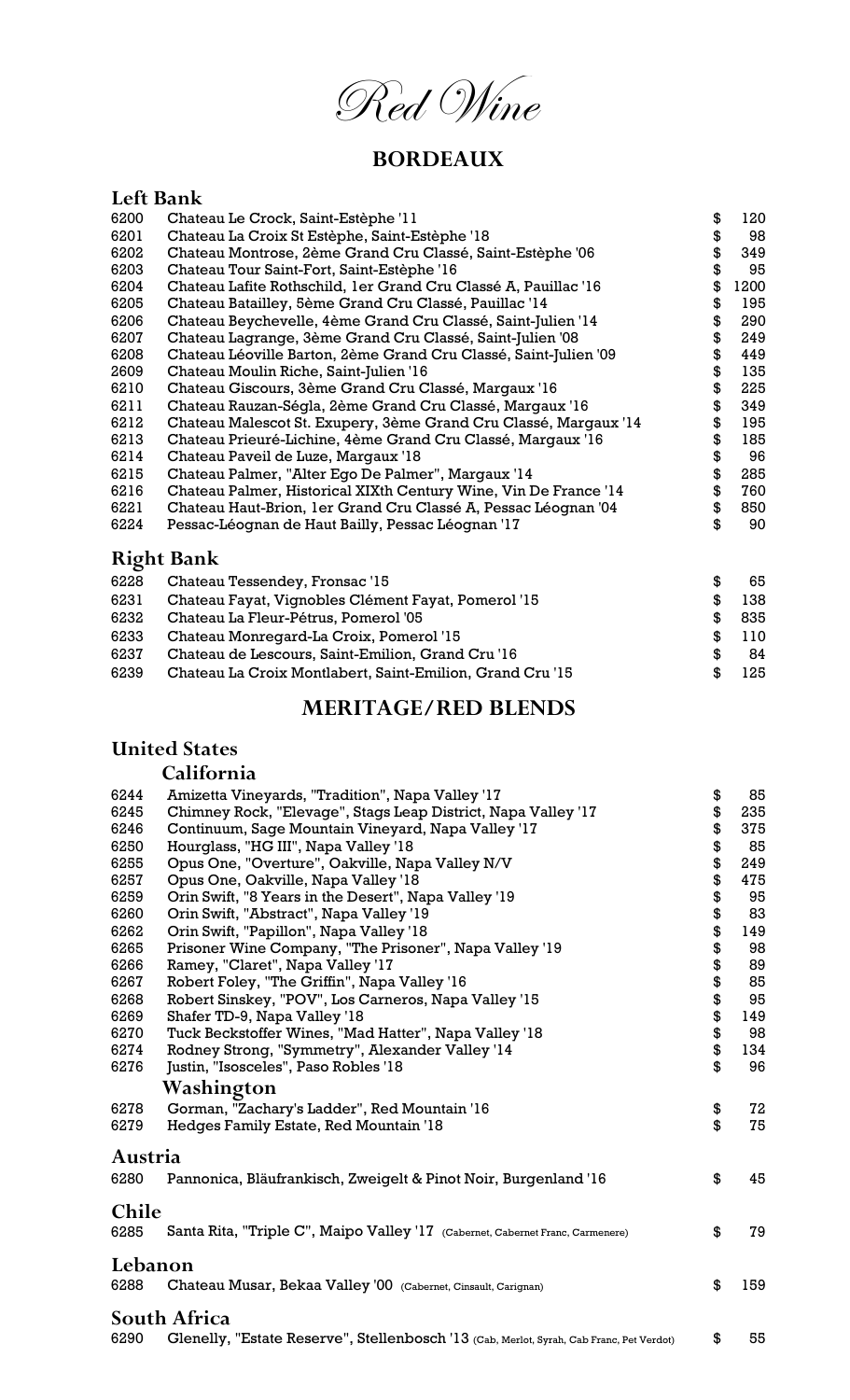

## RHONE VARIETALS

### New World

#### United States

#### Grenache

| 6305 | Pax Wine Cellars, "The Vicar", North Coast '14               | \$<br>72  |
|------|--------------------------------------------------------------|-----------|
|      | <b>Petite Sirah</b>                                          |           |
| 6310 | Caymus-Suisun, Grand Durif, Suisun Valley '18                | \$<br>98  |
| 6315 | Robert Biale, "Royal Punishers", Rutherford, Napa Valley '16 | \$<br>98  |
|      | Syrah                                                        |           |
| 6325 | Enfield Wine Co., Yorkville Highlands, North Coast '15       | \$<br>78  |
| 6328 | Melville, Santa Rita Hills, Central Coast '15                | \$<br>64  |
|      | Australia-Shiraz                                             |           |
| 6335 | Penfolds, "Grange Bin 95", South Australia '09               | \$<br>750 |
| 6338 | Peter Lehmann, "The Barossan", Barossa Valley '15            | \$<br>40  |
| 6340 | Two Hands, "Angels' Share", McLaren Vale '17                 | \$<br>64  |
|      | Old World                                                    |           |

#### France

#### Northern Rhône

| 6348 | Domaine Lombard, "Brézème Grande Chêne", Côtes du Rhône, '14 |               | 56.  |
|------|--------------------------------------------------------------|---------------|------|
|      | 6352 E. Guigal, Crozes-Hermitage '17                         | .ዌ            | 72   |
| 6353 | Domaine Vincent Paris, "La Geynale" Cornas '17               | $\mathcal{R}$ | 145  |
| 6354 | Ferraton Père & Fils, "L'Eglantine", Côte-Rôtie '13          | SS.           | -138 |

## Southern Rhône

## Châteauneuf-du-Pape

| 6363 | Château de Beaucastel, Châteauneuf-du-Pape '19                     | \$<br>230 |
|------|--------------------------------------------------------------------|-----------|
| 6365 | Domaine du Vieux Lazaret, Châteauneuf-du-Pape '18                  | \$<br>96  |
| 6368 | Saint Cosme, Châteauneuf-du-Pape '18                               | \$<br>124 |
|      | Côtes du Rhône                                                     |           |
| 6369 | Château de Beaucastel, Coudoulet de Beaucastel, Côtes du Rhône '19 | \$<br>70  |
| 6370 | E. Guigal, Côtes du Rhône '17                                      | \$<br>48  |
| 6372 | Saint Cosme, Côtes du Rhône '20                                    | \$<br>52  |
| 6373 | Saint Cosme, "Les Deux Albion", Côtes du Rhône '17 1.5L            | \$<br>105 |
|      | Gigondas                                                           |           |
| 6374 | E. Guigal, Gigondas '18                                            | \$<br>78  |
|      | Vacqueyras                                                         |           |
| 6384 | Domaine Le Couroulu, Vielilles Vignes, Vacqueyras '15              | \$<br>60  |
|      | Ventoux                                                            |           |
| 6386 | Domaine du Vieux Lazaret, Ventoux '13                              | \$<br>48  |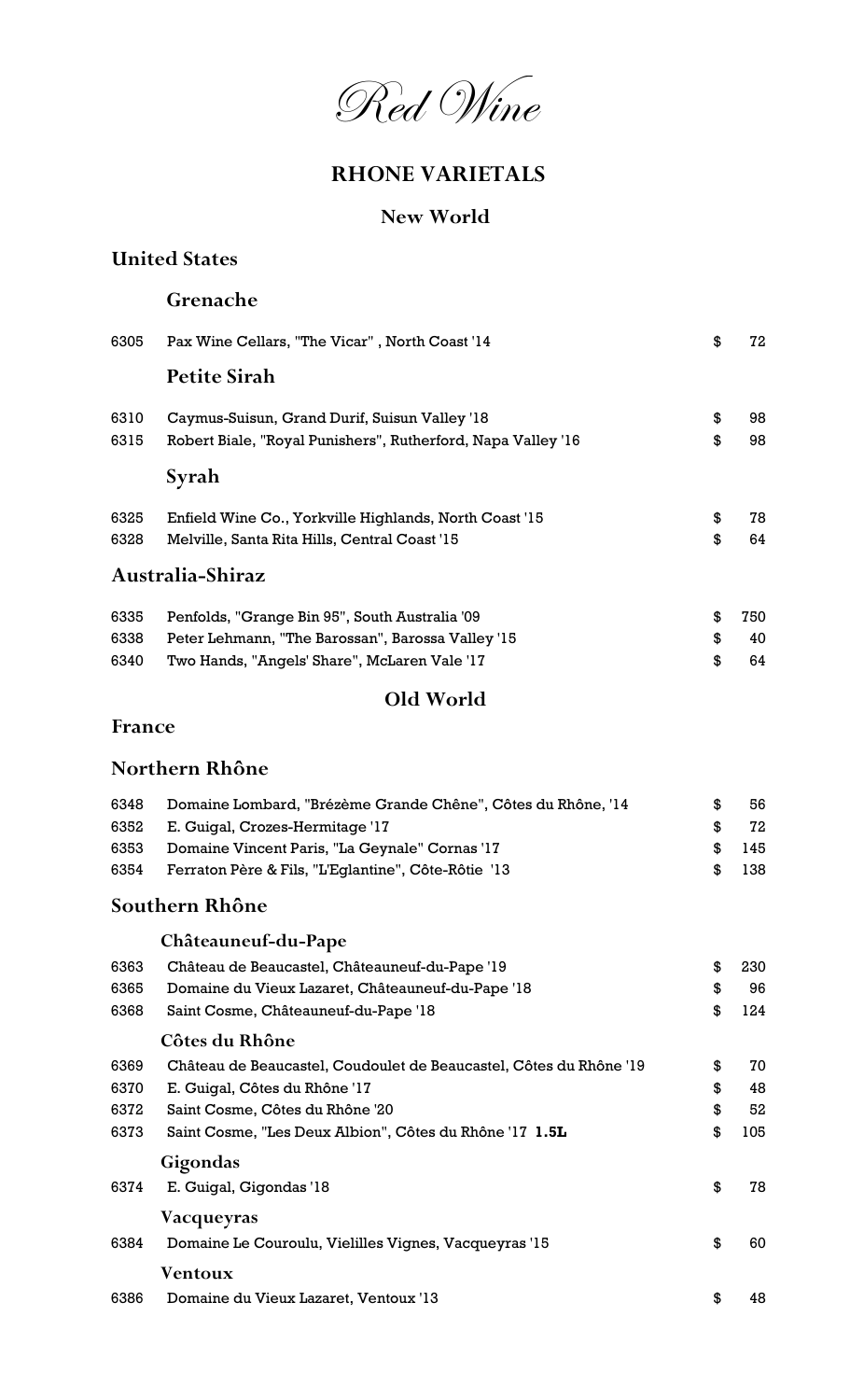Red Wine

## ITALY

## Northern Italy

|               | Piedmont                                          |           |
|---------------|---------------------------------------------------|-----------|
|               | <b>Barbaresco</b>                                 |           |
| 6433          | Luigi Giordano, Cavanna, Barbaresco '17           | \$<br>82  |
|               | <b>Barolo</b>                                     |           |
| 6435          | Fratelli Revello, Barolo '16                      | \$<br>95  |
| 6436          | G.D. Vajra, "Albe", Barolo '17                    | \$<br>85  |
|               | Dolcetto d'Alba                                   |           |
| 6440          | Bruno Giacosa, Dolcetto d'Alba, Neive '17         | \$<br>55  |
|               | Barbera d'Alba                                    |           |
| 6445          | Giuseppe Cortese, Barbera d'Alba '18              | \$<br>56  |
| 6446          | Massolino, Barbera d'Alba '17                     | \$<br>58  |
| <b>Veneto</b> |                                                   |           |
|               | Amarone                                           |           |
| 6448          | Cesari, Amarone della Valpolicella, Classico '15  | \$<br>110 |
| 6450          | Tommasi, Amarone della Valpolicella, Classico '15 | \$<br>160 |
|               | Corvina                                           |           |
| 6455          | Secco Bertani, "Vintage Edition", Corvina '14     | \$<br>65  |
|               | Valpolicella Ripasso                              |           |
| 6458          | Tommasi, Valpolicella "Ripasso" '17               | \$<br>60  |

## Central Italy

#### Tuscany Chianti Classico

| 6466<br>6468 | San Felice, "IL Grigio", Chianti Classico Riserva '18<br>Ruffino, Riserva Ducale, "Oro", Chianti Classico, Grand Selezione '15 | \$<br>\$ | 64<br>89 |
|--------------|--------------------------------------------------------------------------------------------------------------------------------|----------|----------|
|              | <b>Brunello di Montalcino</b>                                                                                                  |          |          |
| 6471         | Campogiovanni, San Felice, Brunello di Montalcino '16                                                                          | \$       | 145      |
| 6472         | Ciacci Piccolomini d'Aragona, Brunello di Montalcino '16                                                                       | \$       | 135.     |
|              | Montepulciano                                                                                                                  |          |          |
| 6475         | Salcheto, Vino Noble di Montepulciano '17                                                                                      | \$       | 60       |
|              | <b>Super Tuscan/Blends</b>                                                                                                     |          |          |
| 6477         | Brancaia Tre '18 (Sangiovese, Merlot, Cabernet)                                                                                | \$       | 55       |
| 6481         | Ornellaia, "Le Volte" '19 (Sangiovese, Merlot, Cabernet)                                                                       | \$       | 95       |
| 6482         | Tenuta San Guido, "Guidalberto" '18 (Cabernet & Merlot)                                                                        | \$       | 110      |
| 6483         | Tenuta San Guido, "Sassicaia Bolgheri" '17 (Cabernet & Cabernet Franc)                                                         | \$       | 325      |
|              |                                                                                                                                |          |          |

## Southern Italy

| 6485 Caruso & Minini, Nero d'Avola, "Naturalmente", Sicily '19 | - 54 |
|----------------------------------------------------------------|------|
| 6487 Grifalco, "Gricos", Aglianico del Vulture, Basilicata '14 | - 55 |